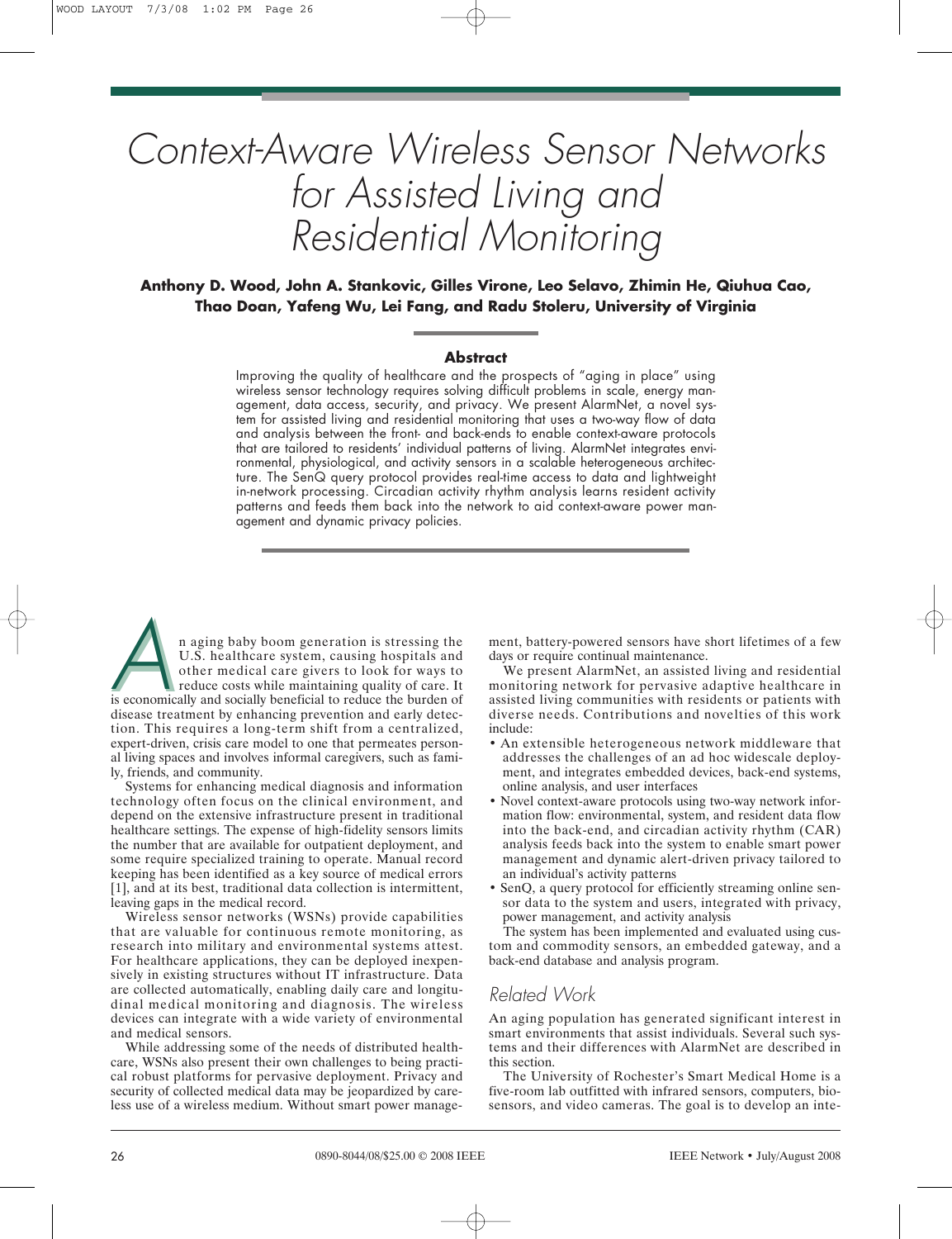grated personal health system that collects data 24 hours a day and presents it to health professionals [2]. Similarly, Georgia Tech's Aware Home [3] is a prototype for an intelligent space that provides a living laboratory capable of knowing information about itself and its inhabitants' activities. It combines context-aware and ubiquitous sensing, computer vision-based monitoring, and acoustic tracking. AlarmNet relies less on installed infrastructure, allowing it to be deployed on a larger scale and less expensively.

Massachusetts Institute of Technology (MIT) and TIAX, LLC are working on the PlaceLab initiative [4], which is a part of the House\_n project. PlaceLab is a one-bedroom condominium with hundreds of sensors installed in nearly every part of the home. Researchers at Harvard have developed wireless sensors and software called Code-Blue [5] for medical applications, including pre-hospital and in-hospital emergency care and disaster response. The sensors include portable 2 lead ECG, pulse oximeter, wearable Pluto mote with built-in accelerometer, and a module with

accelerometer, gyroscope, and electromyogram sensor for stroke patient monitoring. Researchers at the University of Aarhus developed and deployed technologies for hospitals, including a location tracking system and two context-aware applications running on interactive wall displays and mobile phones [6].

AlarmNet combines the ubiquitous sensing of PlaceLab with the medical focus of CodeBlue and Aarhus, but in an assisted-living context where long-term (not just emergent) behavior and pathologies are learned. Also, devices in assisted living and residential environments must be less obtrusive than in highly technological expert-oriented hospitals.

The University of Washington's Assisted Cognition project combines artificial intelligence and ubiquitous computing with clinical research on patient care. Their system uses relational Markov networks to model the complex relations among GPS readings, activities, and significant places [7]. As their focus has been on movement among places in a user's community, the work is largely orthogonal to AlarmNet, which targets the assisted living residential population, and is primarily indoors where GPS is not reliable.

Another key difference from the state of the art is AlarmNet's two-way flow and feedback of information from back-end analysis processes to enhance system efficiency and enable autonomous unobtrusive operation. One example is the CAR analysis program that learns the patterns of daily life of the residents. Dynamic privacy rules change when an individual exhibits a behavior that is critical to his/her health and enable authorized medical personnel to access vital data, which is otherwise restricted. Additionally, CAR enables advanced power management by anticipating which sensors should be kept active and which can be temporarily disabled to conserve power. In the future we can enhance other behavior-sensitive functions and services in the system with feedback and control from the CAR.

Another constructive aspect of the system is flexibility that allows easy integration of new sensors or even mobile networks of sensors, and ad hoc deployment into existing structures. AlarmNet is a multiplatform security- and privacy-aware architecture integrating a wide spectrum of heterogeneous devices such as wireless sensor nodes, gateways, PDAs, and back-end systems for data storage and analysis.



**■** Figure 1. *AlarmNet architecture.*

## AlarmNet Architecture

A key requirement for healthcare systems is the ability to operate continuously over long time periods and still integrate new technologies as they become available. AlarmNet satisfies these objectives by unifying and accommodating heterogeneous devices in a common architecture (Fig. 1) that spans wearable body networks, emplaced wireless sensors, user interfaces, and back-end processing elements.

**Mobile body networks** are wireless sensor devices worn by residents that provide activity classification or physiological sensing, such as an ECG, pulse oximeter, or accelerometers. The network is tailored to the patient's own medical needs, and can provide notifications (e.g., alerts to take medicine) using an in-network wearable interface, the SeeMote we developed [8] with a color LCD.

We are integrating SATIRE [9], a body network that classifies activities of daily living (ADLs) [10] by analyzing accelerometer data generated by a wearer's movements.

Body networks contain a designated gateway device that mediates interaction with the surrounding WSN. This modularizes the system's interaction with the body network to ease its integration. Data are streamed directly or multihop through the emplaced network to the AlarmGate gateways for storage, analysis, or distribution to user interfaces.

**Emplaced sensors** are deployed in living spaces to sense environmental quality, such as temperature, dust, and light, or resident activities. Motion and tripwire sensors, in particular, provide a spatial context for activities and enable location tracking.

Due to their low cost, small form factor, and limited power budget, the devices answer queries for local data and perform limited processing and caching. Although some deployment environments may enable the use of mains power, we do not require it so as to support ad hoc retro-fitting of existing structures. Figure 2a shows the lightweight stack resident on sensor devices.

AlarmNet supports dynamically adding new devices to the network, which register their capabilities and are initialized. This flexibility allows the system to change over time as sensors are developed or new pathologies require monitoring.

**AlarmGate** applications run on an embedded platform, such as the Crossbow stargate, and serve as a communication backbone and application-level gateway between the wireless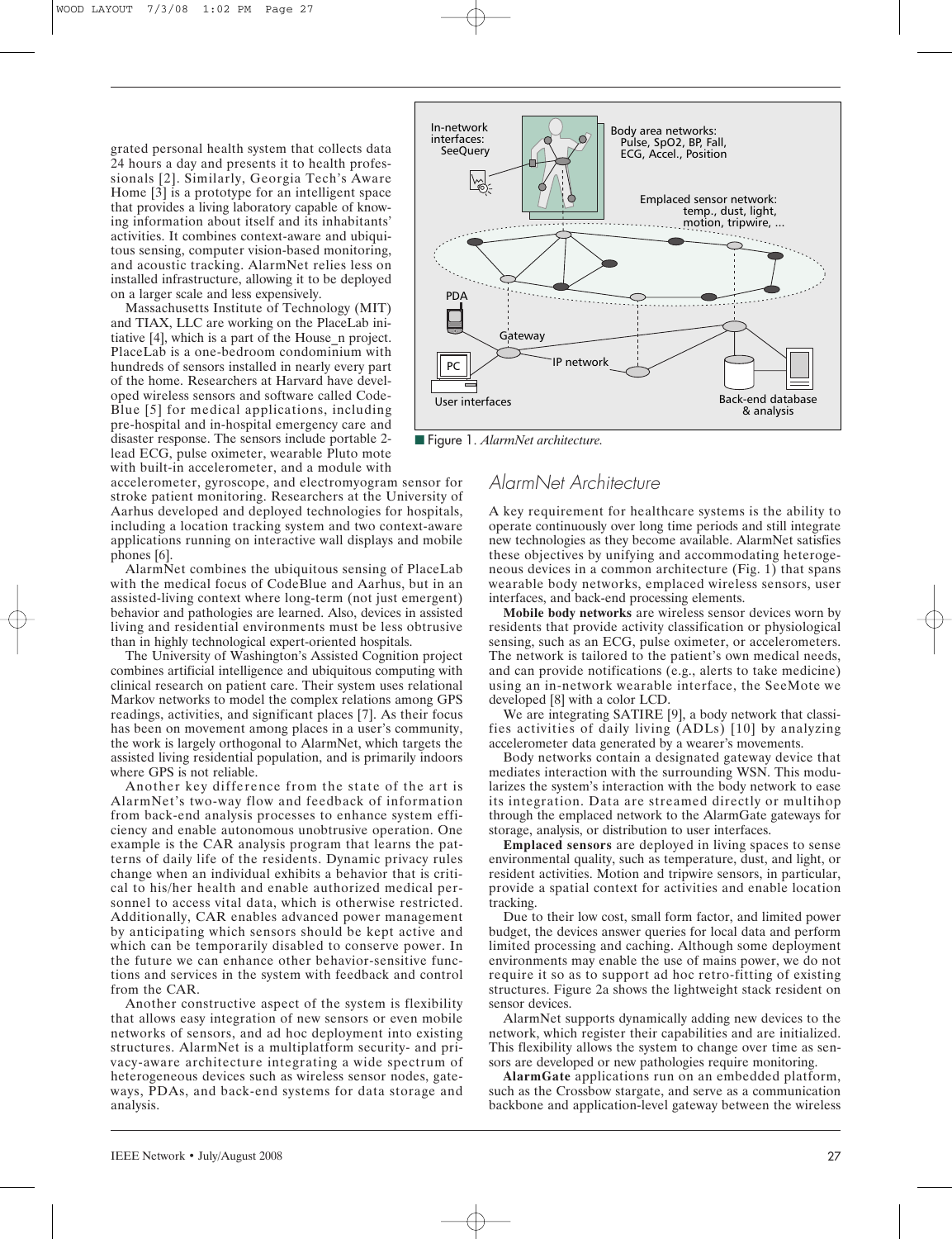

**■** Figure 2. *AlarmNet software architecture for a) sensor devices; b) AlarmGate gateways; c) back-end servers.*

sensor and IP networks. Due to their greater resources, these devices perform major aspects of system operation related to dynamic privacy, power management, query management, and security. The Alarm-Gate software stack is shown in Fig. 2b.

**Back-end** programs perform online analysis of sensor data, feeding back behavior profiles to aid context-aware power management and privacy. A database provides long-term storage of system configuration, user information, privacy policies, and audit records.

One such program, for CAR analysis, processes sensor data stored in the database and learns behavior patterns of residents. These are used to detect deviations from personal norms that may signal a short- or long-term decline in resident health.

The back-end is extensible to new analyses using a modular framework, wherein programs consume input sensor streams, filter and process them, and produce output streams in the database for other modules to use. These are composed hierarchically from low-level sensor streams to high-level inference of symptoms and diseases.

**User interfaces** allow doctors, nurses, residents, family, and others to query sensor data, subject to enforced privacy policies. We developed a patient-tracking GUI for a nurse's station, and a query issuer for a PDA that graphs sensor data in real time. These programs are not trusted components: they must connect through AlarmGate and do not have direct access to the database. This makes it easier to develop and deploy new interfaces customized to the application's needs.

In summary, AlarmNet's architecture supports health monitoring applications due to its flexibility and extensibility in:

- Supporting dynamic addition of heterogeneous devices, sensors, and body networks
- Feeding learned resident and system context back into the network
- Providing an open client model for future extension

#### Query Management

A primary reason for developing AlarmNet was to use environmental, physiological, and activity data of assisted living residents to improve their health outcomes. The automated analysis programs need to automatically collect data in the background, but the system must also support ad hoc queries by healthcare providers and the addition of new analysis programs over time. Existing data management solutions were mostly optimized for tree-based aggregation [11], or else used general-purpose virtual machines for arbitrary computation.

We developed *SenQ*, a query system that satisfies the requirements of our application domain: reconfigurable innetwork sensing and processing, dynamic query origination by embedded devices, and high-level abstractions for expressing queries. A detailed treatment of SenQ's lower layers and their performance was given in [12], with focus on sensing and in-

network query processing. Here we present the system-level query management functions and their integration with other components of AlarmNet.

The back-end system, user interfaces, and embedded devices all issue queries using a common network protocol, in which queries are uniquely identified by <*source ID, query ID* > tuples. Originators may request a snapshot of the current value or a periodic stream of a sensing modality. To reduce repetitive query parsing overhead on resource-constrained motes, both types of queries may be cached and efficiently restarted (or reissued) later.

Since radio communication in the WSN is expensive, we wish to process data at its source, if possible, to reduce the amount that is reported. However, sensor devices have limited memories and processors, so only relatively lightweight processing is practical. SenQ dynamically constructs a scalar processing chain on the mote to perform spatial and temporal aggregation and filtering to reduce the energy consumed by communication.

**Query Manager** is a major actor in the query subsystem, and resides on the gateway in the AlarmGate software. Devices are commonly added to and removed from the system, particularly in the healthcare domain where monitoring needs evolve over time. To enable the Query Manager to maintain device state, nodes *register* with the nearest gateway upon power up, providing their device type, sensors, and hardware ID. They are assigned dynamic network IDs and localized via application-specific means.

The Query Manager issues background queries to devices as they are added to the network to satisfy the system's core management and tracking functionalities. Examples of background queries in AlarmNet are:

- All devices sample and report their battery supply voltage every 4 h, but only if it is below 2.8 V (indicating imminent failure).
- Motion, tripwire, and contact switch sensors report activations on demand, but no more often than every 100 ms to debounce or dampen spurious bursts.
- Pulse oximetry devices, which are intermittently switched on, collect heart rate and  $SpO<sub>2</sub>$  samples every 250 ms, but report them every 750 ms, each an average of three samples until the device is switched off.
- ECG sensors immediately begin reporting a stream of raw samples every 20 ms, using full buffering to reduce network load and energy usage.

The Query Manager is the main point of access for *user interfaces*, translating between higher-level query abstractions and the SenQ protocol exchanged with particular sensor devices. Connected users receive a list of active devices that is updated in real time as registrations are received. However, most users of the system will not have detailed knowledge of its current topology. Usability is improved if they can request sensor data semantically for people and locations. This presents a few challenges for query management on the gateway.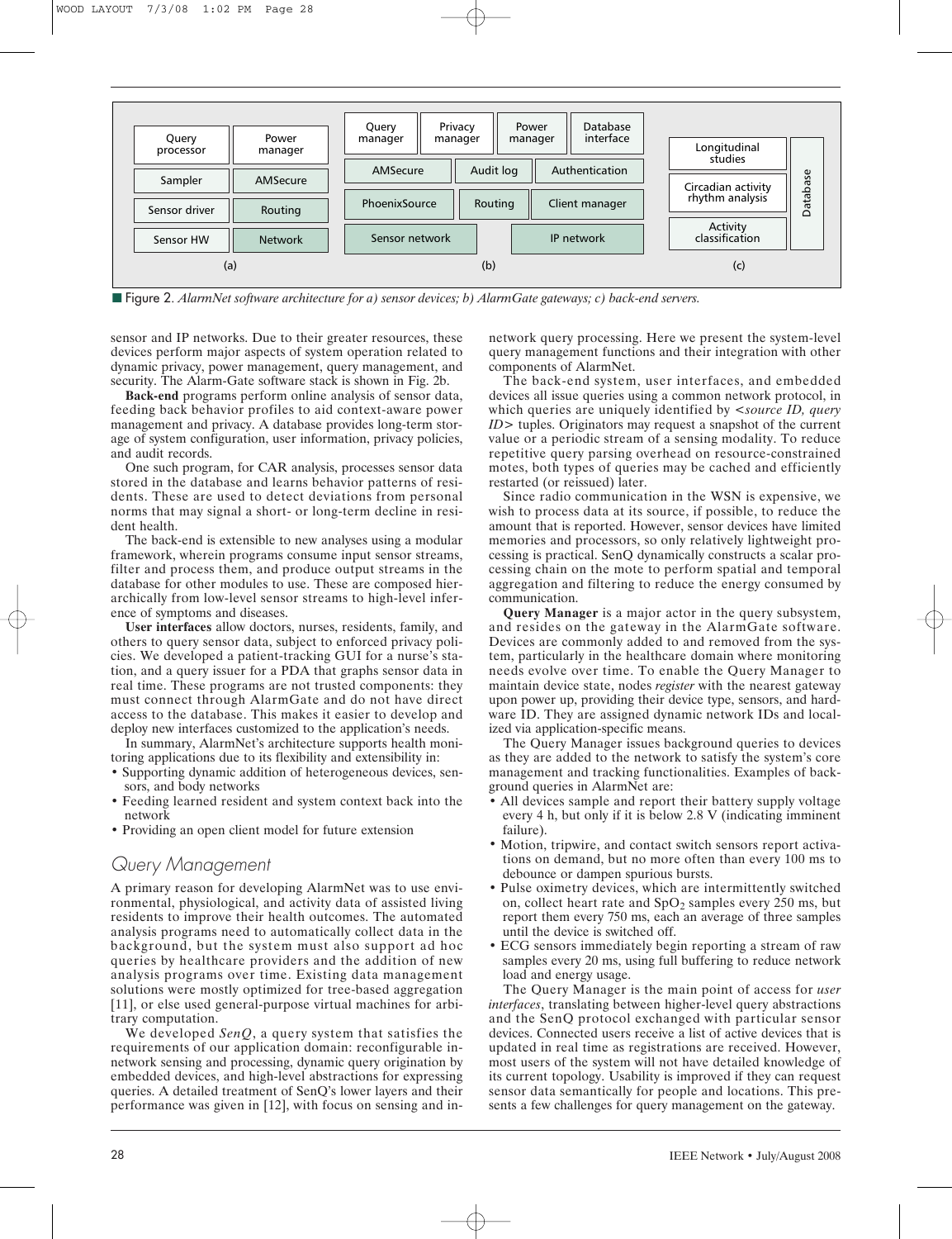

■ Figure 3. *SenQ's context model. AlarmNet extensions are in light green.* 

A request for sensor information about person *P* must be mapped to a device (or group of devices) *D* for execution. Some have static associations, such as a wearable device owned or assigned to a user; likewise for locations *L* in which fixed sensor nodes are placed. However, since networks for assisted living are more human-oriented and heterogeneous than most other types of WSNs, many sensor types require dynamic binding based on a person's context (location, activity, etc). Externalizing such bindings, as in other common approaches to WSNs, results in duplicated effort to track user and device state by both the query system and the application that uses it.

*Dynamic semantic binding* simplifies data access for users, but the challenge is how to provide it in a modular way that does not limit SenQ to a particular deployment environment. Our approach is to share the core of a context model, shown in Fig. 3, with applications co-resident on the Query Management gateway. Relations among the core components (device, sensor, location, person, and data) are maintained by SenQ and consulted for mapping queries to devices.

Instantiations of the system extend the model as appropriate; for example, AlarmNet adds privacy, power management, and activity analysis. These and any future extensions can access and mutate the core shared context to change SenQ's bindings of queries to sensors. AlarmNet's context-aware modules are described next, beginning with activity analysis that also interacts with the others.

## Circadian Activity Rhythms

It is known that most people exhibit behavioral trends in the home with 24-h cycles, which can be called a circadian activity rhythm (CAR). We have developed a CAR analysis program that measures the rhythmic behavioral activity of residents and detects changes within these patterns.

The CAR algorithm is statistical and predictive, and was first presented in [13]. Here we present its integration with AlarmNet and some recent extensions. We employ CAR in novel ways to improve both medical care and network performance. In particular, CAR supports context-aware protocols based on learned activity patterns for smart heterogeneous power management and dynamic alarm-driven privacy.

Rhythms based on an hourly distribution of the probability of user presence in every room are called *presence-based CAR*. Those based on the density of the number of events per hour are called *activity-level-based CAR*. The CAR analysis program runs on a PC on the back-end of the system, and reads a database of resident activity.

The CAR program provides a GUI to display various information related to the activity analysis, such as the number of abnormal time periods (underpresence or overpresence in a room for presence-based CAR), the degree of activity that occurred per hour and day during day or night (hypo- or hyperactivity level for activity-levelbased CAR), and the length and dates of stay of the resident.

Other graphs of the GUI display the main results of the CAR analysis. The graphs in Fig. 4 present data from a clinical case study for a healthy resident who stayed 25 days in an assisted living facility. The first one (Fig. 4b) displays the average time the user spends in every room each hour, calculated over the number of days of the stay of the resident. On the right side, the graph indicates deviations in room presence. The experiments demonstrated that the CAR pro-

gram needed a period of approximately two weeks to learn normal behavior patterns. The graphs in Fig. 4b represent the same experiment (same subject, same clinical protocol, and same period of study) but for a user's activity levels.

Comparing both graphs gives complementary information concerning normal and abnormal activity levels in the different rooms of the dwelling. These graphs can provide a wealth of information about activity patterns such as the sleep/wake cycle, or some medical hints to the physician about some ADLs [10] of the resident such as eating, hygiene, and sleeping. In the future more specific ADLs will also be inferred.

After the learning period, any statistically significant deviations from learned patterns are displayed as alerts in the GUI and sent to the AlarmGate application. Nurses or physicians can investigate the source of the trouble by focusing on the region of the anomaly as identified by CAR. The hypothesis is that deviations from a resident's own in-home behaviors can support medical diagnosis. For example, increased sleep time and multiple missed meals may indicate illness in the short term or reveal overall decline in the health of the resident in the long term.

This hypothesis was investigated clinically in collaboration with the Medical Automation Research Center (MARC) at the University of Virginia medical school. Clinical behavioral patterns of older adults in assisted living facilities were extracted from real data sets, and behavioral changes were studied by consulting the medical notebooks of the caregivers in charge of the monitored residents. The capability to detect anomalies from the norm calculated over multiple days was proved [14], but inferring pathologies or onsets of chronic pathologies remains to be explored.

# Context-Aware Power Management

AlarmNet supports heterogeneous power sources in which some nodes are plugged into the wall and others operate on batteries. Stargates are plugged in due to their high power consumption, while motes can be powered either way. This flexibility allows new battery-operated motes to be added quickly, in high density if needed, moved easily, and even placed outdoors where power is more problematic. Furthermore, motes that are part of body networks necessarily use batteries (or scavenge energy from motion). Consequently, energy efficiency is an important design issue in AlarmNet.

Application demands of AlarmNet pose some particular requirements on power management. First, sensors are used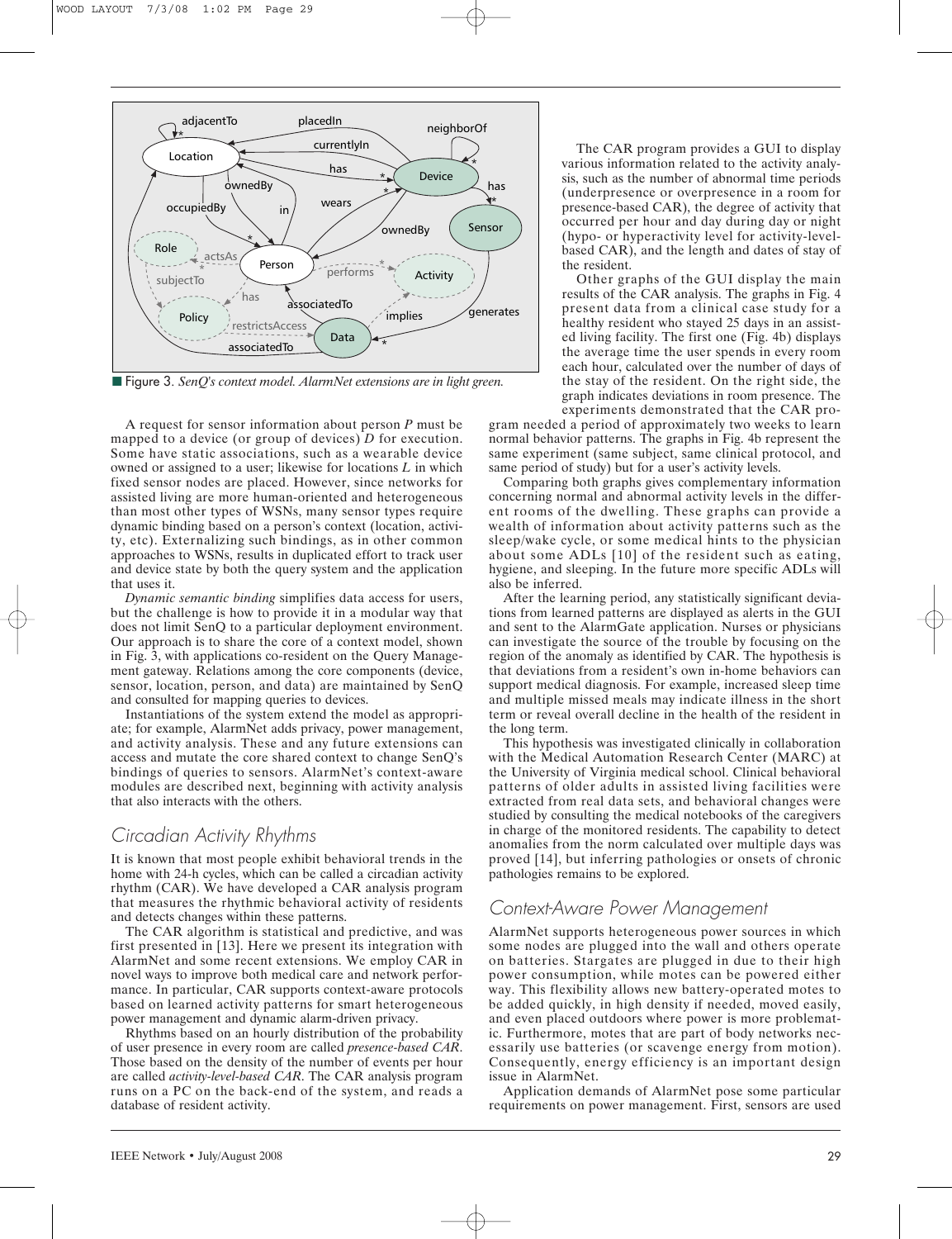

**■** Figure 4. *Circadian activity rhythm analysis GUIs: a) presence-based CAR analysis GUI; average time spent in every room per hour on the left; b) activity-level-based analysis GUI; average number of motion sensor events in every room per hour on the left. Sums of daily deviations from the user's norm are on the right side of each GUI, showing a learning period after initial deployment.*

to detect and collect information on residents, so they should adapt their operational states according to changes in the resident's behavior. Second, power management should provide openness to system administrators, who should be able to set policies unique to particular applications. Third, individual sensing modalities should be controllable, as well as radio components. For example, the system may want to set a high rate for temperature sensing, a low rate for light sensing, turn off other sensor types, and set a duty cycle mode for the radio. Last, in a heterogeneous network with diverse sensor nodes, such as ECG, motion, and weight sensors, power management should adaptively control each according to its own characteristics and context, including location.

To satisfy these requirements we designed a Context-Aware Power Management (CAPM) subsystem for AlarmNet. Many schemes in the literature save power using scheduling- and/or sentry-based algorithms, often to maintain complete sensing coverage for unexpected events [15]. However, these schemes are typically not adjusted automatically or by administrators at runtime. Since CAPM is aware of the individualized patterns of residents, it dynamically chooses power management operations to provide good sensing service with less energy.

For battery-powered devices, our intial design of CAPM provides two types of power management operations: those based on administrator directives and those that rely on context awareness.

First, administrators can directly control each sensor available on a mote. Sensors can be turned on/off or their rates set for each sensor type, and the radio is similarly controlled. Also, the effective period of each command can be set. A typical command may be "Mote 1 turns off the light sensor, but senses the temperature every 2 s for the following 2 h."

Second, CAPM tailors power management operations to the behavior patterns of the resident. Initially, administrators define some context policies for power management, such as "When the resident is sleeping or outside the apartment, turn off all sensors in the living room and reduce the temperature sensing rate to hourly in all rooms."

Based on the resident's behavior pattern learned by the CAR, the CAPM triggers the corresponding power management operation when the condition of a context policy is met. This context-aware operation provides more efficient power management that adapts to the resident's behavior. Another advantage of context-aware operation is that the power subsystem is open for administrators to define their own context policies according to application demands.

To resolve conflicting power management operations, we attribute to each a priority. Priorities are used to rank the importance of different commands and interact with SenQ, which may request data from sensors that have been disabled. Background queries in AlarmNet have low priorities, while user-intiated streaming queries have high priorities.

The CAPM subsystem uses five functional components, shown in Fig. 5: sensor drivers, a context-aware power manager, a CAR analysis program, a context manager, and user interfaces.

Sensor drivers control the sensing modalities available in motes, enabling, disabling, or duty-cycling them in response to incoming power management directives. To manage conflicting commands, the sensor controller keeps a sensor state table (SST) that records the current state (on/off, sensing rate) and other information about the command that set the current state (e.g., its source and priority). Higher-priority commands supercede lower-priority ones, which are discarded without affecting the SST.

The context manager collects and maintains the current context of residents and the environment from sensor data and back-end analysis. Context is the result of domain expert analysis based on sensor readings that indicate a resident's health and environmental conditions.

The context-aware power manager, residing in the Alarm-Gate application, controls power management operations for the system. This component is the core of CAPM. The inputs of the component are power policies defined by administrators, sensing reports from motes, the resident's behavior patterns obtained from the CAR, and current system context. The output is a set of power management commands for each sensor device in AlarmNet.

We give a concrete example. The administrator may specify a context policy, "turn off all motion sensors when the resident goes to sleep," and the CAR gives the resident's activity pattern, "the resident usually sleeps from 10 p.m. to 6 a.m." When context indicates that the resident is in the bedroom after 10 p.m., the context manager infers that the resident is sleeping, and sends power management commands to lower the duty cycle of the sensors.



**■** Figure 5. *CAPM components in AlarmNet.*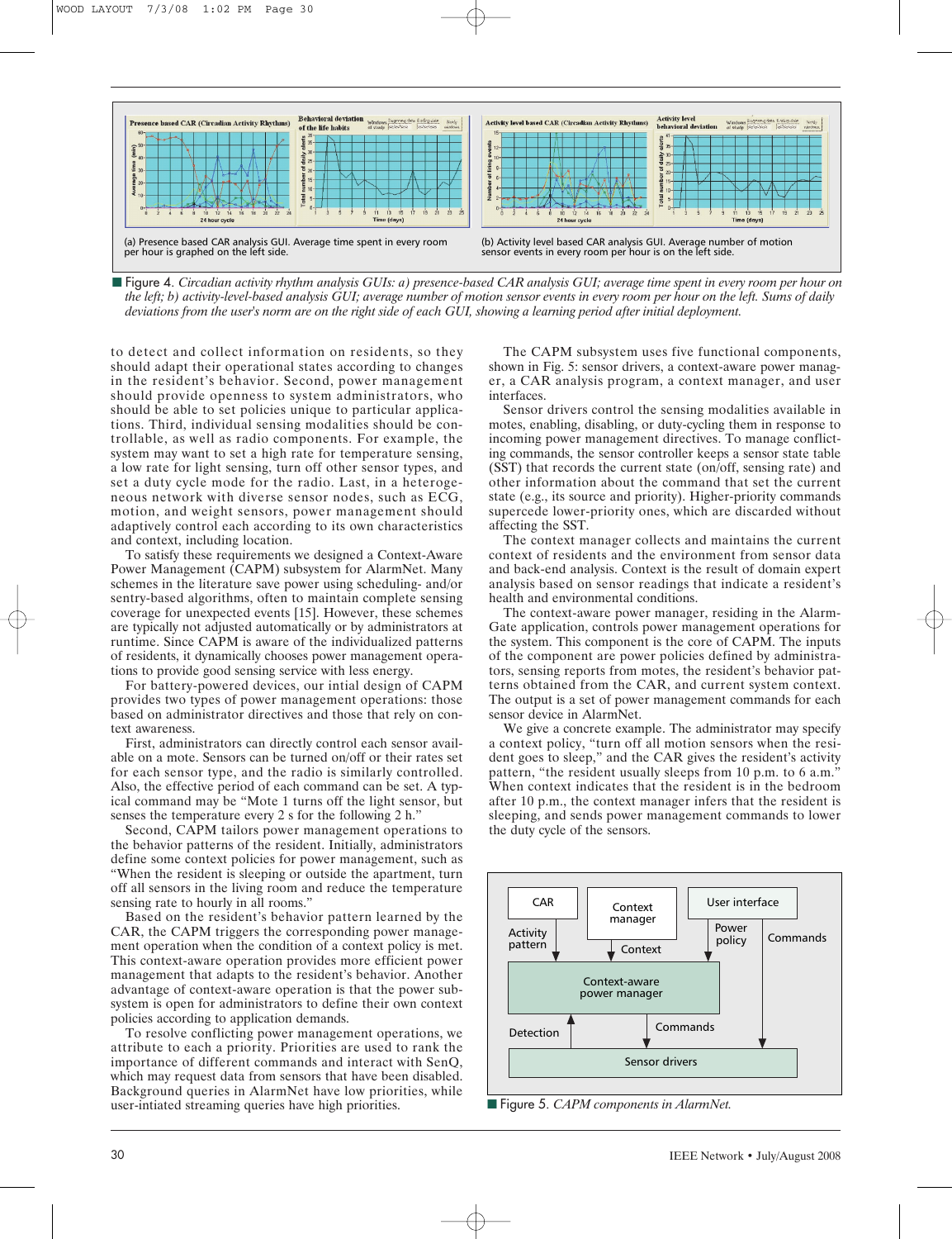

**■** Figure 6. *Privacy-related components in AlarmNet.*

# Dynamic Context-Aware Privacy

Data collected in AlarmNet reveals intimate details about a person's life activities and health status. As WSNs grow stronger in their capability to collect, process, and store data, personal information privacy becomes a rising concern. Our system includes a framework to protect privacy and still support timely assistance to residents in critical health situations.

Emergency-aware applications demand a privacy protection framework capable of responding adaptively to each resident's health condition and privacy requirements in real time. Traditional role-based access control, which makes access authorization decisions based on users' static roles and policies, is not flexible enough to meet this demand. We designed a privacy protection framework that is dynamically adjustable to residents' context, allows data access authorization to be evaluated at runtime, and is able to adapt to residents' health emergencies.

A key novelty is that access rulings are dynamically altered based on context inferred by the CAR and other back-end programs when necessary. For example, if a resident has blocked access to his/her ECG data for nurses, but the CAR has detected serious anomalous behavior that might indicate a heart problem, a nurse is alerted and access to the data is allowed for a period of time.

In case of an alarming health status, privacy may be restricted or relaxed depending on context and who requests the data. This decision is recorded in the database with details of the mitigating context. It can be used to notify residents later about what transpired and why, and who accessed their data during the emergency.

Other context in our system includes the resident's physiological condition (ECG, pulse, blood pressure), living environment conditions (room temperature, light levels, dust), activities, and autonomy (inferred from ADLs by the CAR). System designers may specify privacy policies at different levels of granularity, from individual sensors to residents or groups of residents.

The privacy management framework resides in the AlarmGate application, and has three main functional components: the context manager, the request authorizer, and the auditor (shown in Fig. 6).

The context manager, as described before, maintains residents' current locations, activities, and health conditions. In the privacy module context is indexed by the tuple <*context id, context subject, context value*>.

The request authorizer is consulted when data queries are received at the Query Manager. It makes access decisions by consulting the system's privacy policies and the context of the query subject. After each access request is decided, it is recorded by the auditor module.

SenQ allows queries for locations and devices that must be mapped to a resident for authorization by the request authorizer. Locations may be assigned an owner, such as the resident living in a particular unit. Common areas without an owner use a default subject or policy. Devices may also have an owner, for example, an ECG that is worn by a particular resident. Otherwise, the device's assigned or current location is used to determine the context subject.

The auditor maintains a trace of access requests in an audit trail, including the authorization decision made for each request (granted or denied). Dynamic decisions during alarming situations trigger the storage of details of the context for later notification of residents and investigation of misuse. Such records may be crucial in heavily regulated environments like healthcare.

## Testbed Implementation

We constructed a testbed to emulate the conditions of an assisted living facility for ongoing evaluation of the overall system and individual components.

AlarmNet uses a heterogeneous hardware environment of emplaced sensors, mobile body networks, gateways, and user devices. Figure 7 shows a sampling of the sensor and display hardware we implemented and integrated into AlarmNet using the lightweight embedded SenQ stack.

We use MicaZ and Telos Sky motes and X10 devices for the sensor platform. They are connected to a Crossbow Stargate SBC executing the AlarmGate application. Users access AlarmNet from PCs or iPAQ PDAs over the Internet or wirelessly from LCD-enabled motes.

Mobile body networks measure heart rate, pulse oximetry, heart electrical activity (ECG), and body movement. ECG and pulse oximeter sensors designed at Harvard for the Code-Blue project [5] have been integrated. SATIRE [9] uses five two-axis accelerometers worn by the resident to detect and



**■** Figure 7. *Sensor and display hardware in AlarmNet.*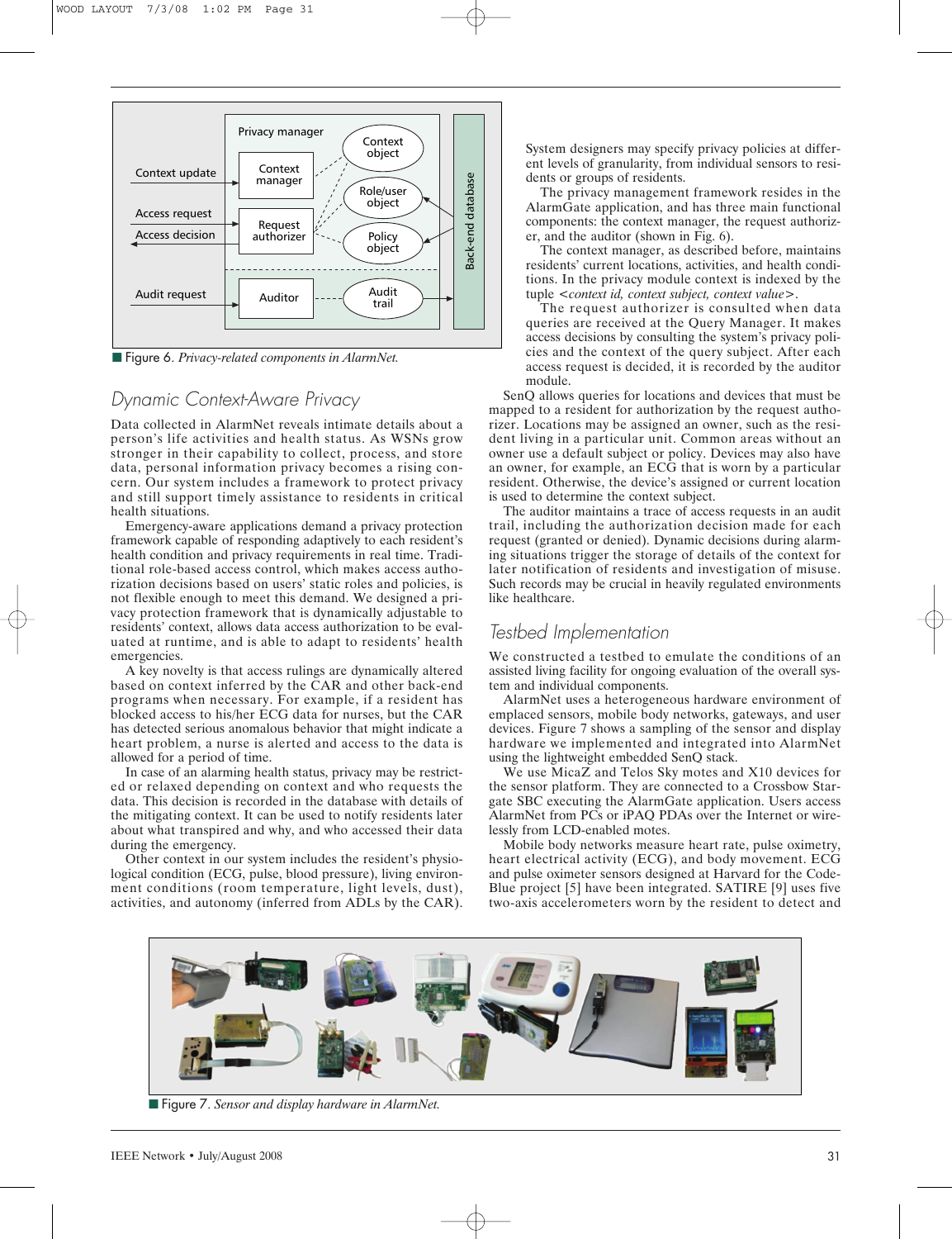

■ **Figure 8.** *AlarmNet user interfaces: PDA query issuer and nurse's tracking and administration GUI.*

classify activities. Other sensing modalities include body weight, systolic and diastolic blood pressure, motion, dust, light, optical tripwires, and magnetic reed switches. These provide rich inputs to the system for monitoring residents' physiological and environmental conditions.

Software modules shown in Fig. 2a are implemented in nesC for TinyOS 1.1.15 on the motes, and in Java for the Blackdown v1.3.1 JRE for ARM-Linux. Back-end programs include MySQL 5.0, the CAR program in NI LabWindows/ CVI, and others in Python.

User interfaces have been implemented in Java, including a resident tracking GUI and administration interface (Fig. 8, right side), suitable for a nurse's station. It shows a floor-plan of the living space and indicates the current location of the resident and sensor devices.

A Query Issuer is implemented in Java and runs on the IBM WebSphere Micro Environment JVM, on an HP iPAQ 5550. It allows a user to connect to the AlarmGate, authenticate as a valid user, and issue queries. Sensor data are graphed in real time as reports stream in from the network.

Individual components of the system have been evaluated [8, 9, 12, 14], and full system evaluation is ongoing.

#### Conclusion

AlarmNet is a wireless sensor network system designed for long-term health monitoring in assisted living environments with two central design goals. First, system operation adapts to the individual context and behavior patterns of the residents, which feed back to influence power management and privacy policy enforcement. Second, the system is extensible and supports a diverse collection of sensors, user interfaces, and power and privacy policies.

#### References

- [1] President's Information Technology Advisory Committee (PITAC), Revolutionizing Healthcare Through Information Technology, June 2004.
- [2] A. Almudevar, A. Leibovici, and C. Horwitz, "Electronic Motion Monitoring in the Assessment of Non-Cognitive Symptoms of Dementia," 12th Int'l. Cong. Int'l. Psychogeriatric Assn., 2005.
- [3] C. D. Kidd et al., "The Aware Home: A Living Laboratory for Ubiquitous Computing Research," Proc. 2nd Int'l. Wksp. Cooperative Buildings, 1999.
- [4] S. S. Intille et al., "Using A Live-In Laboratory for Ubiquitous Computing Research," Proc. PERVASIVE, 2006, pp. 349–65.
- [5] D. Malan et al., "Codeblue: An Ad Hoc Sensor Network Infrastructure for Emergency Medical Care," Proc. Int'l. Wksp. Wearable and Implantable Body Sensor Networks, 2004.
- [7] L. Liao, D. Fox, and H. Kautz, "Location-Based Activity Recognition Using Relational Markov Networks," Proc. IJCAI, 2005.
- [6] J. E. Bardram et al., "Experiences from Real-World Deployment of Context-Aware Technologies in A Hospital Environment," Proc. Ubicomp, 2006, pp. 369–86.
- [8] L. Selavo, G. Zhou, and J. A. Stankovic, "SeeMote: In-Situ Visualization and Logging Device for Wireless Sensor Networks," Proc. BASENETS, 2006.
- [9] R. K. Ganti et al., "SATIRE: A Software Architecture for Smart AtTIRE," Proc. Mobisys, 2006.
- [10] S. Katz et al., "Studies of Illness in the Aged," The Index of ADL: A Standardized Measure of Biological and Psychosocial Function," JAMA, vol. 185, 1963, pp. 914–19.
- [11] S. Madden et al., "TinyDB: An Acqusitional Query Processing System for Sensor Networks," ACM TODS, vol. 30, no. 1, 2005, pp. 122–73.
- [12] A. D. Wood, L. Selavo, and J. A. Stankovic, "SenQ: An Embedded Query System for Streaming Data in Heterogeneous Interactive Wireless Sensor Networks," Proc. DCOSS, 2008.
- [13] G. Virone, N. Noury, and J. Demongeot, "A System for Automatic Measurement of Circadian Activity Deviation in Telemedicine," IEEE Trans. Biomedical Eng., vol. 49, no. 12, Dec. 2002, pp. 1463–69.
- [14] G. Virone et al., "Behavioral Patterns of Older Adults in Assisted Living," to appear, IEEE Trans. Info. Tech. in Biomedicine.
- [15] D. Tian and N. D. Georganas, "A Node Scheduling Scheme for Energy Conservation in Large Wireless Sensor Networks," WCMC, vol. 3, no. 1, 2003, pp. 271–90.

#### Biographies

ANTHONY D. WOOD (wood@cs.virginia.edu) is a Ph.D. candidate in the Department of Computer Science at the University of Virginia, where he recently won the Outstanding Graduate Research Assistant Award. His research interests are wireless sensor networks, security, networking, and embedded computing, particularly as applied to healthcare applications. He received an M.C.S. from the University of Virginia and a B.S. from Virginia Tech.

JOHN A. STANKOVIC [F] is the BP America Professor in the Computer Science Department at the University of Virginia. He is a Fellow of the ACM. He won the IEEE Real-Time Systems Technical Committee's Award for Outstanding Technical Contributions and Leadership (inaugural winner). He also won the IEEE Technical Committee on Distributed Processing's Distinguished Achievement Award (inaugural winner). His research interests are in distributed computing, real-time systems, operating systems, and wireless sensor networks. He received his Ph.D. from Brown University.

GILLES VIRONE is a researcher on aging and technology at Simon Fraser University, Gerontology Research Centre. He has held a postdoctoral appointment at the